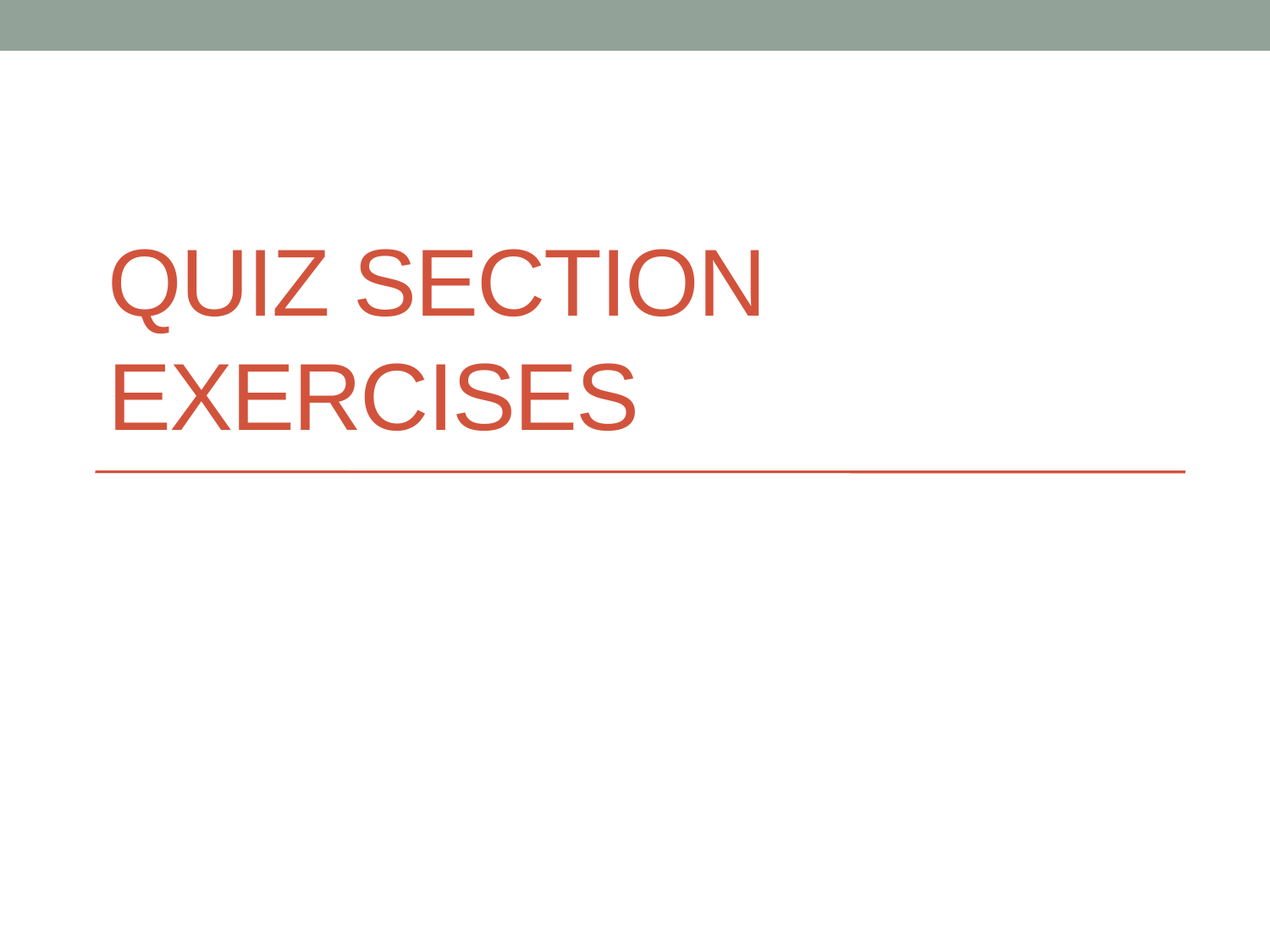### Quiz Section Exercises FAQ

- What is the point of these assignments?
	- Removing some of the nice/safe assumptions that you get to make with your projects
	- Introducing contradictory/impossible requirements
	- Forcing design decisions around complications
	- Showing how early design choices impact later development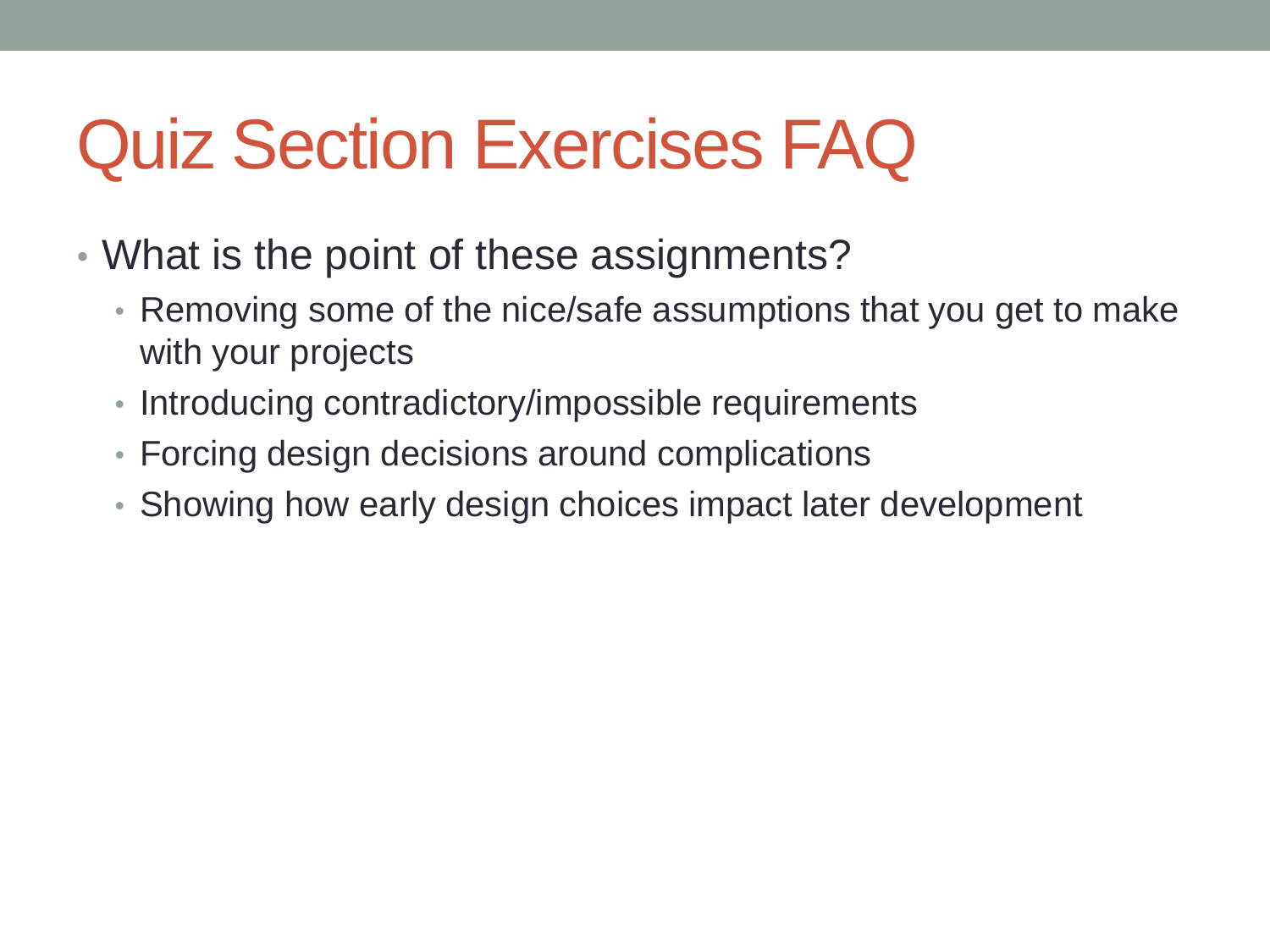## FAQ, cont'd

- Why did I lose points for:
	- An algorithm choice
		- Does it run in the required Big O time? In the worst case?
		- If not, did you justify your choice?
	- A design choice
		- Is there any organization or structure?
		- Will it make future changes harder? Is it brittle?
	- A documentation choice
		- Did you make any statements that were factually inaccurate? Eg, put the wrong runtime for an algorithm
		- Did you make a nonstandard choice without justification or explanation?
		- Did you contradict an assignment requirement and not explain it? Eg, Big O of space not runtime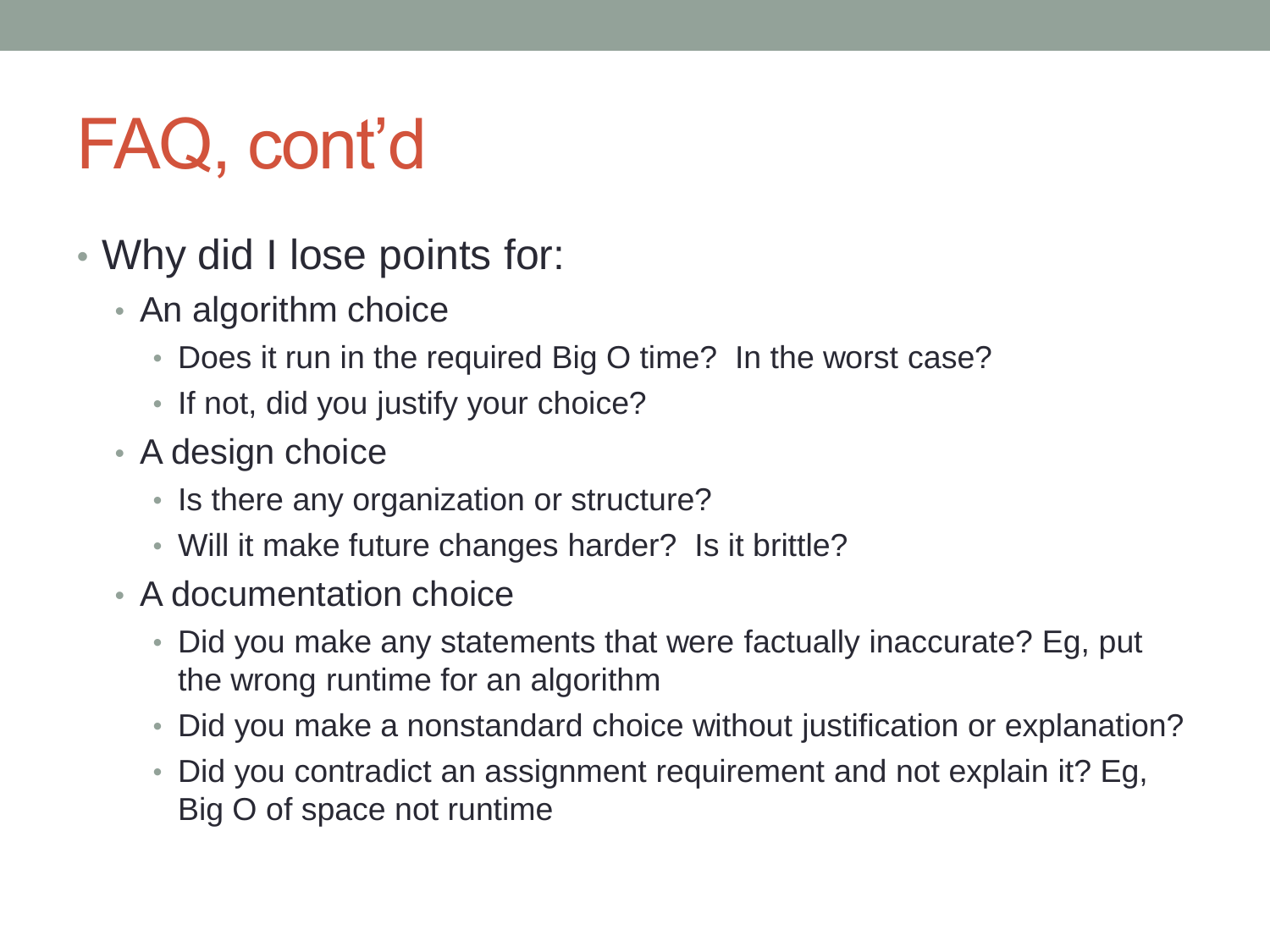## FAQ, cont'd

- What do I need to document?
	- Nonstandard practices
	- Nonintuitive behavior
	- Assumptions
	- Nonobvious boundary cases or breaking behavior
	- Decisions that go against assignment requirements/guidelines
- How much do I need to write?
	- As much as it takes to document your choices.
	- Does not have to be long! Just has to be complete.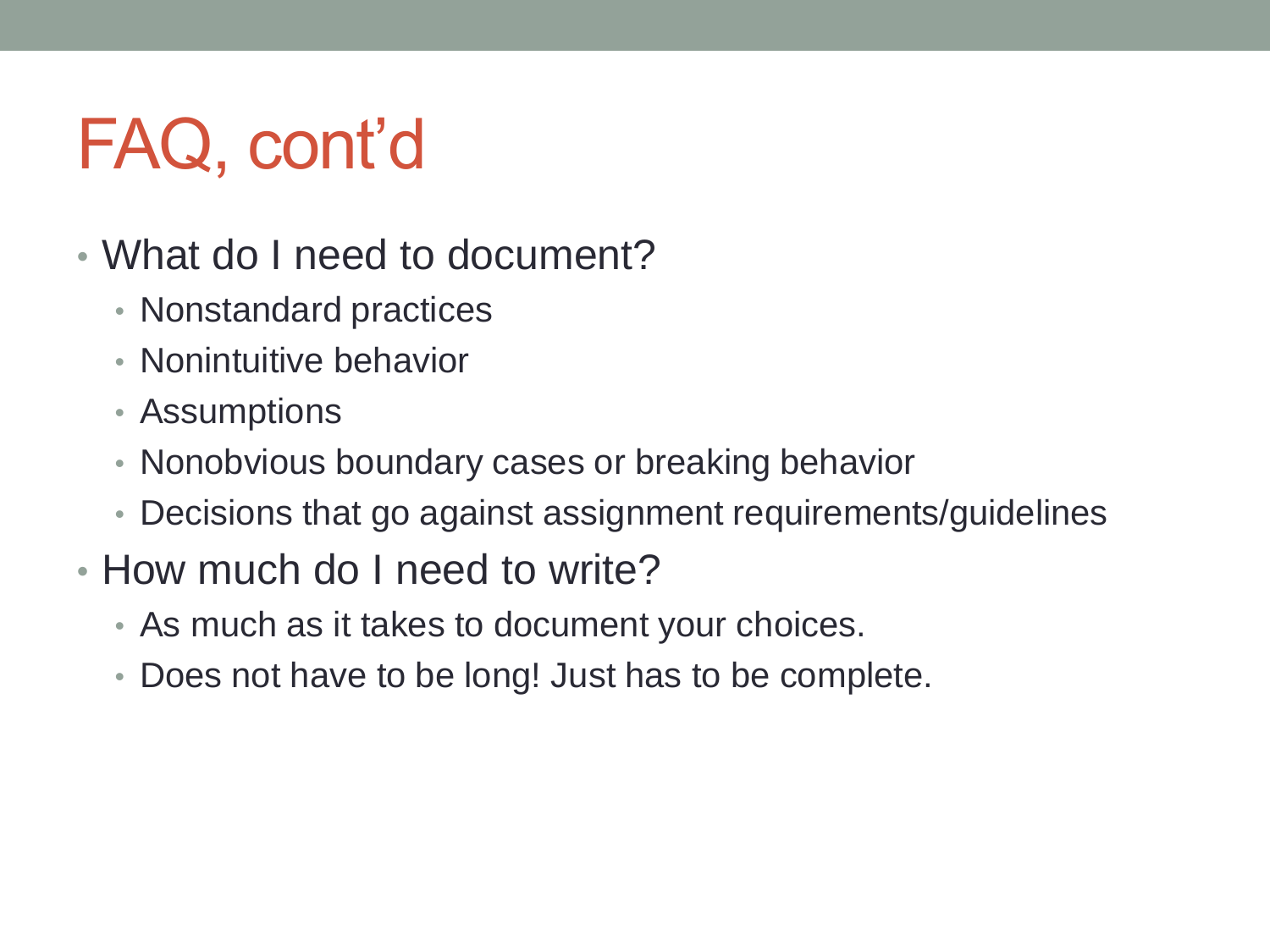#### URL Validation

- Design is due Nov 14
	- The *only* code change for this assignment is adding an argument to the command line or interface that specifies a sort of: valid URLs, invalid URLs, or all URLs.
- Code is due Nov 21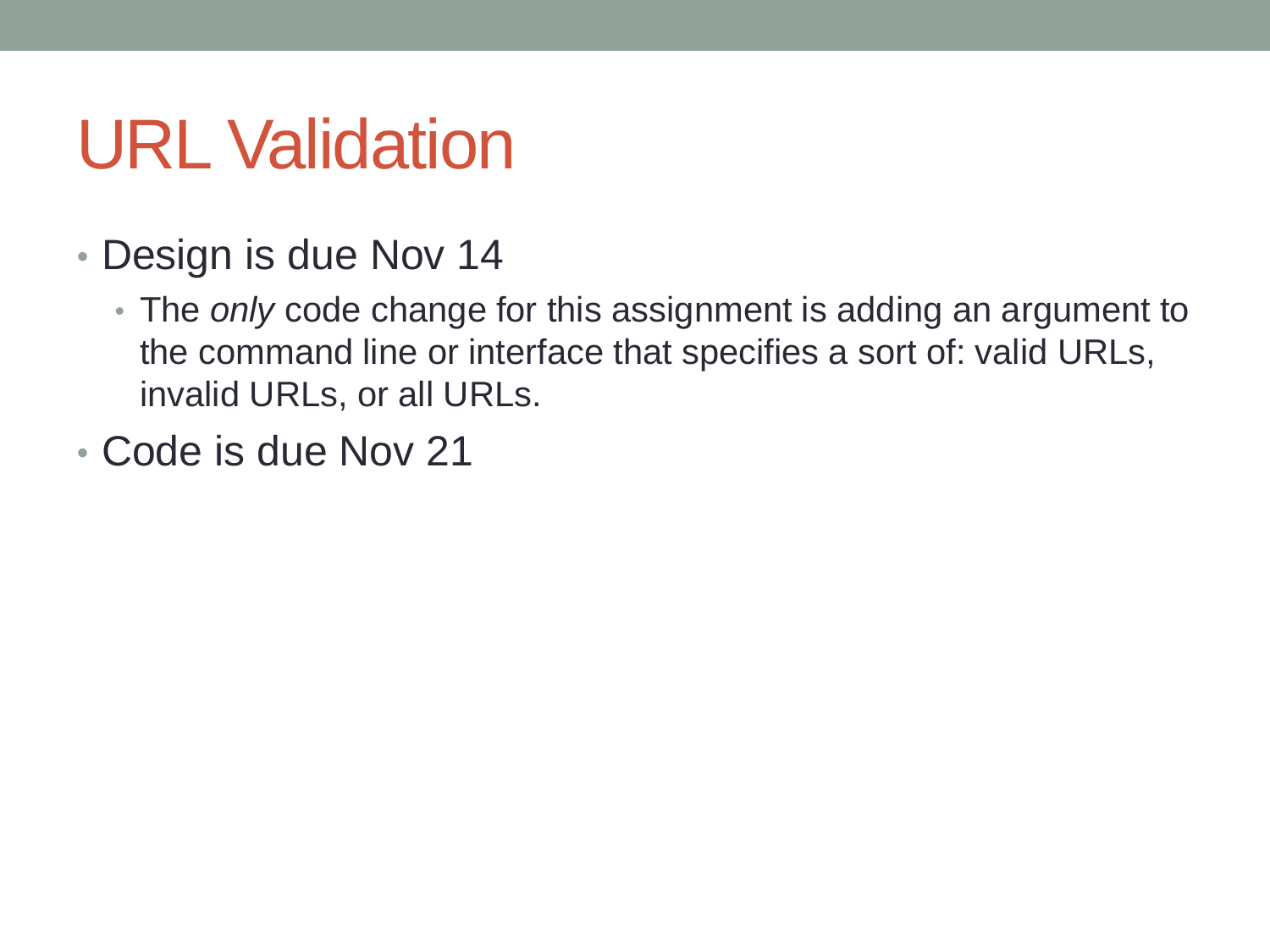### URL Validation

- What is the right approach to this?
	- Think about time constraints
	- Consider what your common cases are
	- Remember you're free to make assumptions as long as you define what they are. *You should also be able to justify them*.
- A simple approach is fine.
	- [http://en.wikipedia.org/wiki/URL\\_normalization](http://en.wikipedia.org/wiki/URL_normalization)
	- The normalizations that preserve semantics are easy. These are a good place to start.
	- Probably at least 2-4 of the normalizations that may not preserve semantics would make this much more useful.
	- Look what regex exist for validation and build from there.